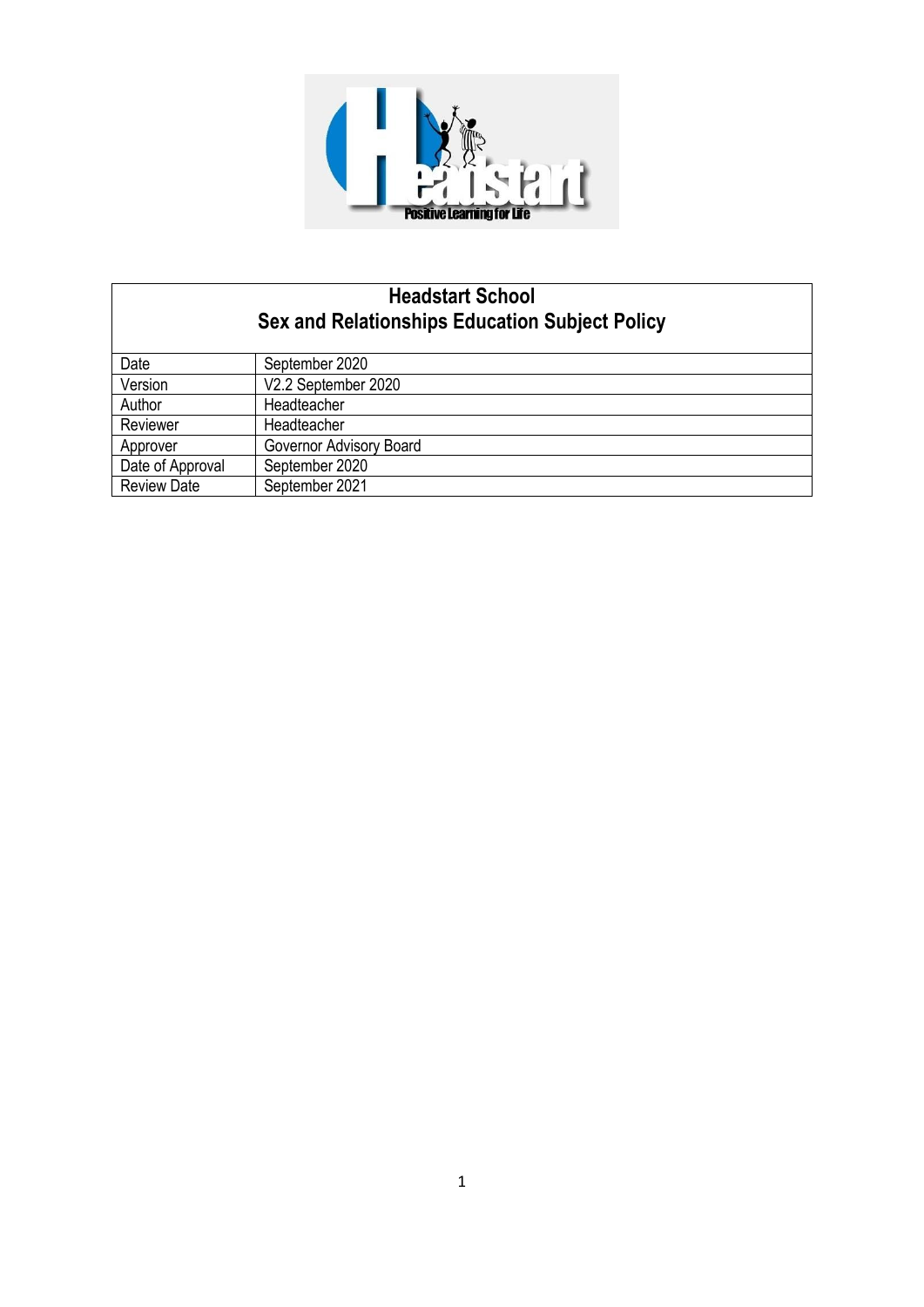

## **Rationale**

Sex education provides an understanding that positive, caring environments are essential for the development of a good self-image and that individuals are in charge of and responsible for their own bodies. It ought to provide knowledge about the processes of reproduction and the nature of sexuality and relationships. It should encourage the acquisition of skills and attitudes which allow pupils to manage their relationships in a responsible and healthy manner.

## **Objectives**

- To enable pupils to understand the biological aspects of reproduction
- To consider the advantages and disadvantages of various methods of family planning in terms of personal preference and their social and moral implications
- To recognise and be able to discuss sensitive and controversial issues such as conception, virginity, birth, child-rearing, abortion, sexually transmitted diseases and technological developments which involve consideration of attitudes, values, beliefs and morality
- To make pupils aware of the range of sexual attitudes and behaviour in present day society and recognise the importance of personal choice in managing relationships so that they do not present risks to health and personal safety
- To make pupils aware that feeling positive about sexuality and sexual activity is important in relationships and that people have the right not to be sexually active
- To understand the changing nature of sexuality over time and its impact on lifestyles, e.g. the menopause
- To recognise that parenthood is a matter of choice
- To critically analyse moral values and explore those held by different cultures and groups
- To understand the concept of stereotyping and to discuss issues such as sexual harassment in terms of their effects on individuals
- To understand aspects of legislation relating to sexual behaviour, gender and equal opportunities and to make aware the availability of statutory and voluntary organisations which offer support in human relationships

# **Delivery**

Sex education at Headstart School is taught in a cross curricular way through Biology, Religious Studies and Religious, Personal and Social Education. The diverse staffing and the variety of experience contained within this teaching body is seen as a valuable resource for the delivery of sex education. The provision of sex education is seen as progressive in terms of language, concepts and content which increases in depth and complexity as pupils progress through the School.

Throughout the course of teaching a variety of sensitive issues will inevitably be explored. It is recognised that an individual's sexuality is a highly personal matter. The teaching of sex education at Headstart School will place stress upon the need for understanding and awareness of a variety of sexual preferences across the spectrum of human sexuality.

It is intended that pupils will be given up-to-date information on a wide variety of contraceptive methods and whilst general statements about the efficacy of these methods will be given, specific advice and guidance to individuals will not be made without consultation with the parents.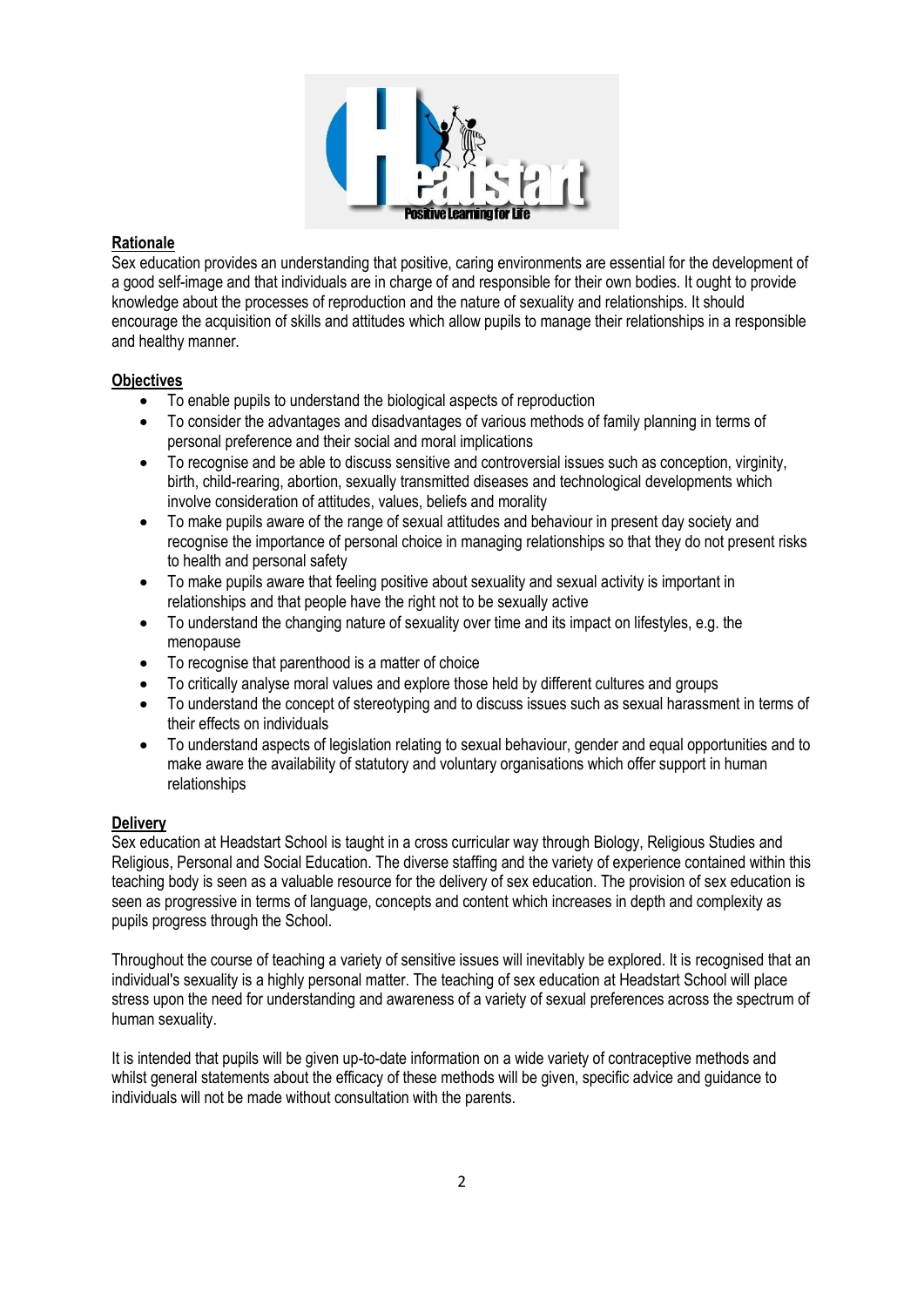

## **Sex Education in the Curriculum**

**Introduction:** Headstart School is concerned to offer an education for the whole person, body, mind and spirit. Part of the make-up of all humans is that they are sexual beings. It would be irresponsible of the school to ignore this. The sex education programme at Headstart aims to be a sensitive and responsible one which is set in a moral and social framework. It also aims to meet the statutory provision which has been outlined in various Government documents.

**Context:** The prime responsibility for bringing up children rests with parents and carers. Schools must recognise that parents/carers are key figures in helping their children cope with the emotional and physical aspects of growing up and in preparing them for the challenges and responsibilities which sexual maturity brings. The teaching offered by schools should be seen as complementary and supportive to the role of parents/carers.

In an attempt to achieve this, the 1988 Education Reform Act (Section 1) states that all pupils should be offered the opportunity of receiving a comprehensive, well-planned programme of sex education during their school careers through a curriculum which:

• Promotes the spiritual, moral, cultural, mental and physical development of pupils at school and of society; and prepares such pupils for the opportunities, responsibilities and experiences of adult life

It is recognised that sex education is a difficult issue which will place demands on schools and teachers. However, the purpose of sex education should be to provide knowledge about loving relationships, the nature of sexuality and the processes of human reproduction. At the same time it should lead to the acquisition of understanding and attitudes which prepare pupils to view their relationships in a responsible and healthy manner.

The sex education delivered should be tailored not only to the age, but also to the understanding of pupils. At Headstart School we will aim to present facts in an objective, balanced and sensitive manner. It will be set within a clear framework of values and an awareness of the law regarding sexual behaviour. Pupils will be encouraged to appreciate the value of a stable family life, marriage and the responsibilities of parenthood. Such matters will be treated with sensitivity and great care will be taken to encourage all children to feel a sense of worth. Particular care will be taken when issues such as marital breakdown and divorce are dealt with.

#### **Definition of Sex Education**

The law does not give a definitive statement as to what sex education is. At Headstart School it is regarded as education about sexual matters within a values framework, focusing upon responsibility within caring, committed relationships. Among the things it will concentrate on are knowledge of the facts of human reproductive processes and behaviour, HIV and AIDS and other sexually transmitted diseases, contraception and abortion, and a consideration of the broader emotional and ethical dimensions of sexual attitudes.

#### **The Parental Right to Withdraw their Son or Daughter from Sex Education Lessons:**

Section 241 of the Education Act 1993 gives parents the right to withdraw their children from any or all parts of the school's programme of sex education, other than those elements which are required by the National Curriculum Science Order. It is realised that, under exceptional circumstances, a very small number of parents/carers may wish to exclude their children from this programme. In this case, such parents should write to the Headmaster, stating their objections. The schemes of work contained within this document will enable parents to estimate the point at which specific aspects of sex education will be delivered to their child.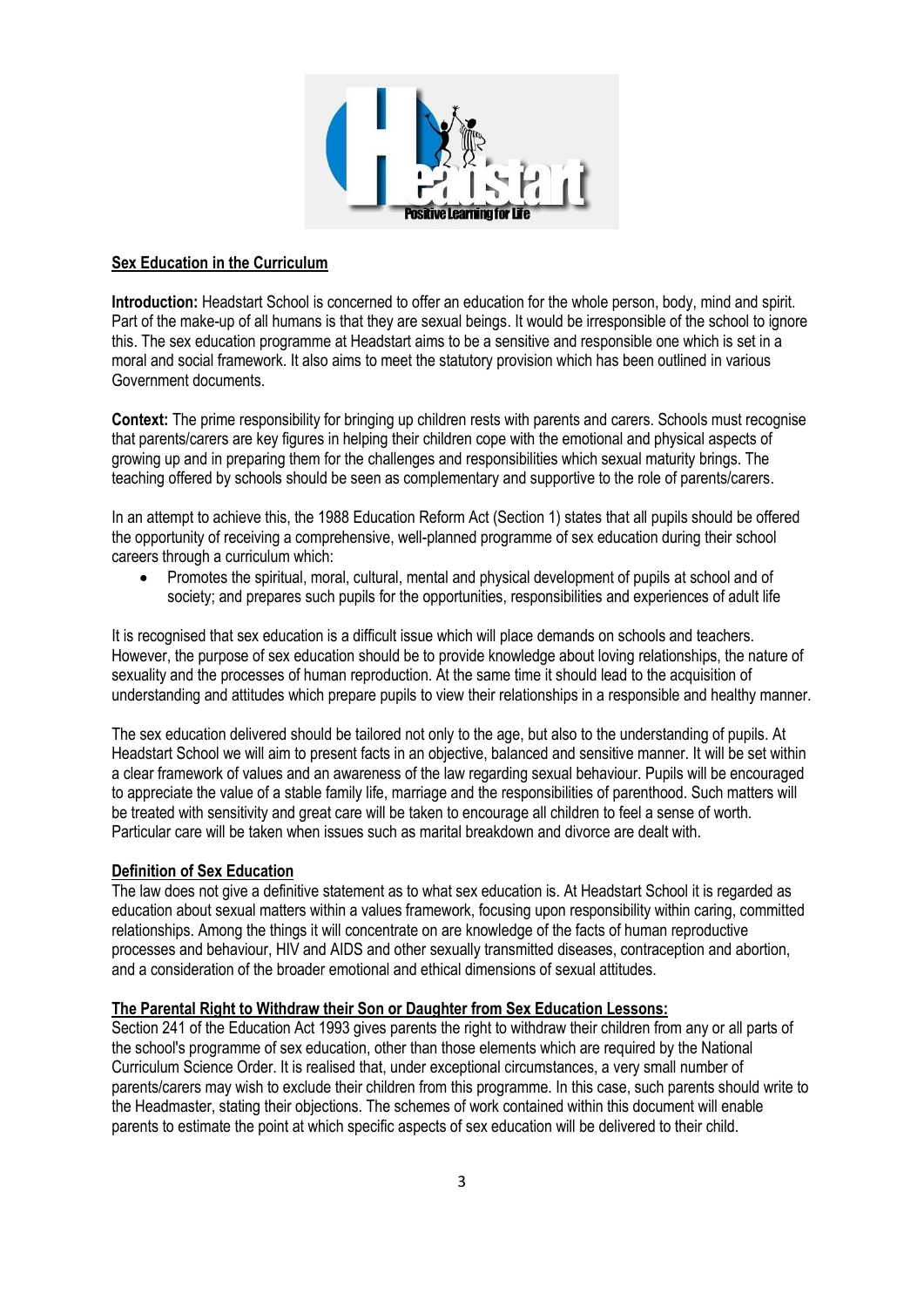

The biological element of reproduction remains within the National Curriculum Science Order for Key Stage 3, and is covered in detail during the KS4 as part of GCSE Science course. Other issues are dealt with in Religious, Personal and Social Education.

# **Advice to Individual Pupils:**

It is understood that it is important to distinguish between the School's function of providing education generally about sexual matters and the giving of advice to individual pupils on these issues. Good teachers have always taken a pastoral interest in the welfare and well-being of their pupils. It is also understood that this function should never trespass on the proper exercise of parental rights and responsibilities. It is understood that particular care must be exercised in relation to giving contraceptive advice to pupils under the age of sixteen, for whom sexual intercourse is unlawful. It is the general rule that giving an individual pupil advice on such matters without parental knowledge or consent would be inappropriate.

**Where the circumstances are such as to lead the teacher to believe that the pupil has embarked upon, or is contemplating, a course of conduct which is likely to place him or her at moral or physical risk or in breach of the law, the teacher has the general responsibility to ensure that the pupil is aware of the implications and is urged to seek advice.**

## **Aims**

In the attempt to enable pupils to acquire knowledge, skills, responsible attitudes and behaviour with regard to sex education, Headstart School aims to:

- Provide a worthwhile educational experience for all its pupils which will present opportunities:
	- o To help pupils to consider the importance of self-restraint, dignity, respect for themselves and for others, acceptance of responsibility, sensitivity towards the needs and views of others, loyalty and fidelity
	- o To enable pupils to recognise the physical, emotional and moral implications, and risks, of certain types of behaviour and to accept that both sexes should behave responsibly in sexual matters
	- $\circ$  To support the personal development and social skills of the pupils
	- $\circ$  To ensure that pupils have an understanding of their own and others' sexuality
	- $\circ$  To enjoy relationships based upon mutual respect and responsibility which are free from abuse and exploitation
	- $\circ$  To provide information and knowledge which will counteract prejudice and ignorance
	- o To develop an understanding of risk and to promote strategies for personal safety
	- $\circ$  To enable pupils to be aware of the sources of help and to acquire the skills and confidence to use them